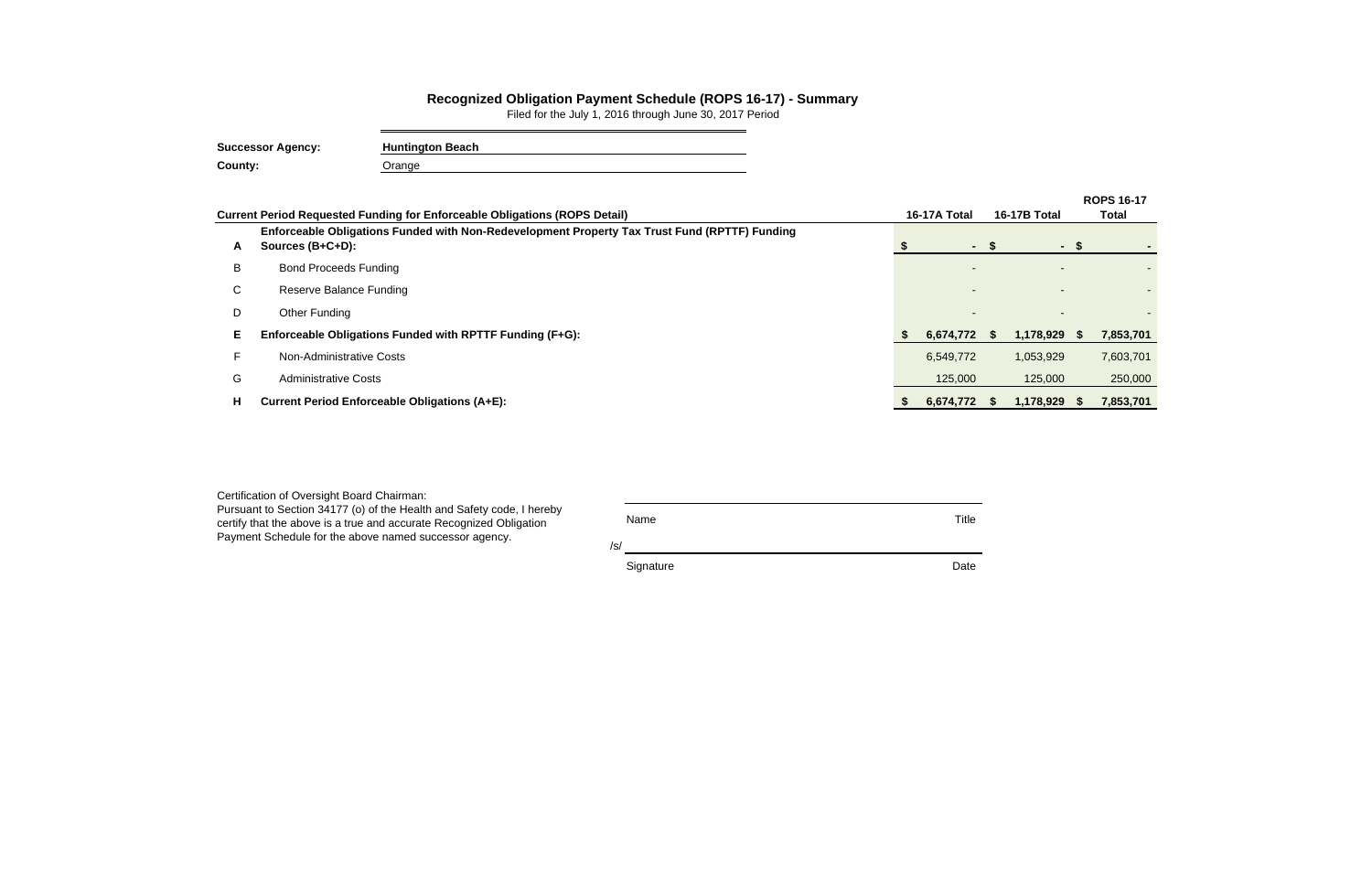|              | manarigion Bodon Rooognized Obrigation Paymont Obriodulo (Rol O To 11) Rol O Betan<br>July 1, 2016 through June 30, 2017<br>(Report Amounts in Whole Dollars) |                                                 |                       |                                                                  |                                                                                                    |                                                                                                                                                                                                                                                                                                                                                      |              |                                                |                       |                         |  |                                                          |             |           |              |                 |                      |                                                          |             |                |                |                 |
|--------------|---------------------------------------------------------------------------------------------------------------------------------------------------------------|-------------------------------------------------|-----------------------|------------------------------------------------------------------|----------------------------------------------------------------------------------------------------|------------------------------------------------------------------------------------------------------------------------------------------------------------------------------------------------------------------------------------------------------------------------------------------------------------------------------------------------------|--------------|------------------------------------------------|-----------------------|-------------------------|--|----------------------------------------------------------|-------------|-----------|--------------|-----------------|----------------------|----------------------------------------------------------|-------------|----------------|----------------|-----------------|
| $\mathsf{A}$ | B                                                                                                                                                             | <sub>c</sub>                                    | D                     | E                                                                | E                                                                                                  | G                                                                                                                                                                                                                                                                                                                                                    | H            |                                                |                       | K                       |  | M                                                        |             | $\Omega$  |              | $\Omega$        |                      |                                                          |             |                |                | W               |
|              |                                                                                                                                                               |                                                 |                       |                                                                  |                                                                                                    |                                                                                                                                                                                                                                                                                                                                                      |              |                                                |                       |                         |  |                                                          | 16-17A      |           |              |                 |                      |                                                          | 16-17B      |                |                |                 |
|              |                                                                                                                                                               |                                                 |                       |                                                                  |                                                                                                    |                                                                                                                                                                                                                                                                                                                                                      |              |                                                |                       |                         |  | Non-Redevelopment Property Tax Trust Fund<br>(Non-RPTTF) |             | RPTTF     |              |                 |                      | Non-Redevelopment Property Tax Trust Fund<br>(Non-RPTTF) |             |                | RPTTF          |                 |
| ltem #       | Project Name/Debt Obligation                                                                                                                                  | <b>Obligation Type</b>                          | <b>Execution Date</b> | Contract/Agreement Contract/Agreement<br><b>Termination Date</b> | Payee                                                                                              | <b>Description/Project Scope</b>                                                                                                                                                                                                                                                                                                                     | Project Area | <b>Total Outstanding</b><br>Debt or Obligation | Retired               | ROPS 16-17<br>Total     |  | Bond Proceeds Reserve Balance                            | Other Funds | Non-Admin | Admin        | 16-17A<br>Total | <b>Bond Proceeds</b> | Reserve Balance                                          | Other Funds | Non-Admin      | Admin          | 16-17B<br>Total |
|              | Land Sale Emerald Cove                                                                                                                                        | <b>County Loans On or</b>                       |                       |                                                                  | OHB Park A & D Fund                                                                                | gally Binding Operative Agree                                                                                                                                                                                                                                                                                                                        |              | 75.158.591                                     |                       | $$7.853.701$ \$         |  |                                                          |             |           | $125.000$ \$ | 6,674,772       |                      |                                                          |             | $1,053,929$ \$ | $125.000$ \ \$ | 1,178,929       |
|              | 2 Hyatt Regency Huntington Beach<br>Project                                                                                                                   | OPA/DDA/Construction                            | 9/14/1998             | 9/30/2023                                                        | PCH Beach Resorts LLC                                                                              | Disposition and Development<br>Agreement approved on September<br>14, 1998 for the Waterfront<br>Development                                                                                                                                                                                                                                         | lerged       | 4,183,438                                      | N                     | 730,368<br>$\mathbb{S}$ |  |                                                          |             | 365,184   |              | 365,184         |                      |                                                          |             | 365,184        |                | 365,184         |
|              | 2002 Tax Allocation Refunding<br>Bonds                                                                                                                        | Bonds Issued On or Before 6/19/2002<br>2/31/10  |                       | 8/1/2024                                                         | Bank of New York Trust                                                                             | Tax Allocation Bonds Debt Service<br>Payments                                                                                                                                                                                                                                                                                                        | Merged       | 11,423,000                                     | $N$                   | \$ 1,615,250            |  |                                                          |             | 1,412,37  |              | 1,412,37        |                      |                                                          |             | 202,87         |                | 202,875         |
|              | 1999 Tax Allocation Refunding<br><b>Bonds</b>                                                                                                                 | Bonds Issued On or Before<br>12/31/10           | 1/12/1999             | 8/1/2024                                                         | Bank of New York Trust                                                                             | <b>Tax Allocation Bonds Debt Service</b><br>Pavments                                                                                                                                                                                                                                                                                                 | Merged       | 5,232,471                                      | N                     | 737,659<br>- SS         |  |                                                          |             | 645,309   |              | 645,309         |                      |                                                          |             | 92,350         |                | 92,350          |
|              | 5 2002 Tax Allocation Refunding<br>Bonds                                                                                                                      | Fees                                            | 1/17/2010             | 11/17/2016                                                       | Arbitrage Compliance<br>Specialist                                                                 | Tax Allocation Bonds arbitrage rebate Merged<br>calculation - Federal IRS Compliance                                                                                                                                                                                                                                                                 |              | 500                                            | N                     | 500                     |  |                                                          |             |           |              |                 |                      |                                                          |             | 500            |                | 500             |
|              | 6 1999 Tax Allocation Refunding<br>Bonds                                                                                                                      | Fees                                            | 1/17/2010             | 11/17/2016                                                       | Arbitrage Compliance<br>pecialist                                                                  | Tax Allocation Bonds arbitrage rebate Merged<br>calculation - Federal IRS Compliance                                                                                                                                                                                                                                                                 |              | 500                                            | N                     | 500                     |  |                                                          |             | 500       |              | 500             |                      |                                                          |             |                |                |                 |
|              | 8 2002 Tax Allocation Refunding<br><b>Bonds</b>                                                                                                               | Fees                                            | 6/19/2002             | 8/1/2024                                                         | Bank of New York Mellon                                                                            | Tax Allocation Bonds - Payment to<br>Fiscal Agent                                                                                                                                                                                                                                                                                                    | Merged       | 1,600                                          | N                     | 1,600                   |  |                                                          |             | 1.600     |              | 1,600           |                      |                                                          |             |                |                |                 |
|              | 9 1999 Tax Allocation Refunding<br><b>Bonds</b>                                                                                                               | Fees                                            | /12/1999              | 8/1/2024                                                         | Bank of New York Mellon                                                                            | Tax Allocation Bonds - Payment to<br><b>Fiscal Agent</b>                                                                                                                                                                                                                                                                                             | Merged       | 1,600                                          | N                     | 1,600                   |  |                                                          |             |           |              |                 |                      |                                                          |             | 1,600          |                | 1,600           |
|              | 10 2002 Tax Allocation Refunding<br><b>Bonds</b>                                                                                                              | Fees                                            | /3/2001               | 8/1/2016                                                         | Harrell & Company<br>Advisors, LLC                                                                 | Preparation and filing of Continuing<br>Disclosure Annual Reports and<br><b>Material Event Notices</b>                                                                                                                                                                                                                                               | vlerged      | 700                                            | N.                    | 700                     |  |                                                          |             | 700       |              | 700             |                      |                                                          |             |                |                |                 |
|              | 11 1999 Tax Allocation Refunding<br><b>Bonds</b>                                                                                                              | Fees                                            | /3/2001               | 8/1/2016                                                         | Harrell & Company<br>Advisors, LLC                                                                 | Preparation and filing of Continuing<br>Disclosure Annual Reports and<br>Material Event Notices                                                                                                                                                                                                                                                      | Merged       |                                                | $2,025$ N             | 2,025<br>$\mathsf{S}$   |  |                                                          |             | 2,025     |              | 2,025           |                      |                                                          |             |                |                |                 |
|              | 12 Emerald Cove 2010 Series A Lease Bonds Issued On or Before 5/13/2010<br><b>Revenue Refunding Bonds</b>                                                     | 12/31/10                                        |                       | 9/1/2021                                                         | <b>US Bank</b>                                                                                     | merald Cove 2010 Series A Lease<br>Revenue Refunding Bonds Debt<br><b>Service Payments</b>                                                                                                                                                                                                                                                           | Merged       |                                                | -N                    |                         |  |                                                          |             |           |              |                 |                      |                                                          |             |                |                |                 |
|              | 13 HUD Section 108 Infrastructure<br>Loan for Hyatt/Hilton Properties                                                                                         | Bonds Issued On or Before 7/21/2010<br>12/31/10 |                       | 8/1/2019                                                         | Bank of New York Mellon                                                                            | Legally binding and enforceable loan<br>agreement with the U.S. Department<br>of Housing and Urban Development<br>for capital improvements                                                                                                                                                                                                           | Merged       | 2,052,714                                      | N.                    | 481,553                 |  |                                                          |             | 458,636   |              | 458,636         |                      |                                                          |             | 22,91          |                | 22,917          |
|              | 14 Strand Hotel and Mixed-Use<br>Project, Parking & Infrastructure                                                                                            | OPA/DDA/Construction                            | 6/1/1999              | 9/30/2033                                                        | Ballmer and Berkman                                                                                | CIM Group, LLC and Kane Property Tax Sharing Agreement<br>under the Disposition and<br>Development Agreement (DDA) for<br>development of hotel, retail,<br>restaurant, and public parking<br>structure. The Implementation of the<br>DDA and the Sixth Implementation<br>Agreement were entered into from<br>June 1999 to November 2008.             | Merged       |                                                | -N                    |                         |  |                                                          |             |           |              |                 |                      |                                                          |             |                |                |                 |
|              | 15 Strand Project Additional Parking                                                                                                                          | <b>PA/DDA/Construction</b>                      | /20/2009              | 9/30/2033                                                        | CIM Group, LLC                                                                                     | roperty Tax Sharing Agreement<br>under the Disposition and<br>Development Agreement (DDA) and<br>Sixth Implementation Agreement for<br>the Strand projects parking structure<br>authorized on January 20, 2009.                                                                                                                                      | Merged       |                                                |                       |                         |  |                                                          |             |           |              |                 |                      |                                                          |             |                |                |                 |
|              | 16 Pacific City                                                                                                                                               | OPA/DDA/Construction                            | 10/16/2006            | 10/16/2026                                                       | Makar Properties & Kane<br>Ballmer and Berkman                                                     | Owner Participation Agreement<br>approved on October 16, 2006 for<br>future development of a 31-acre site<br>located at Pacific Coast Highway and<br>First Street and financed by property<br>tax allocations.                                                                                                                                       | Merged       | 5,520,000                                      | N                     | $\mathcal{S}$           |  |                                                          |             |           |              |                 |                      |                                                          |             |                |                |                 |
|              | 17 Pacific City - Very Low Income OPA/DDA/Construction 10/16/2006 11/26/2024<br><b>Units</b>                                                                  |                                                 |                       |                                                                  | <b>Makar Properties</b>                                                                            | 15% affordable housing requirement Merged<br>pursuant to Attachment 5 of the<br><b>Owner Participation Agreement</b><br>approved on October 16, 2006. Of<br>the 15% required housing obligation,<br>5% very-low income housing is to be<br>developed by the Housing Authority.<br>The Developer is required to provide<br>the remaining 10% on site. |              |                                                | $\blacksquare$        |                         |  |                                                          |             |           |              |                 |                      |                                                          |             |                |                |                 |
|              | 21 Abdelmudi Owner Participation<br>Agreement/Rent Differential<br>Agreement                                                                                  | OPA/DDA/Construction                            | 5/28/1991             | 12/31/2017                                                       | Abdelmudi Development<br>Company                                                                   | Owner Participation Agreement/Rent Merged<br>Differential Agreement approved on<br>May 28, 1991 for the development of<br>the three story building at the<br>Oceanview Promenade. The Third<br>Implementation Amendment took<br>effect on November 21, 1994.                                                                                         |              |                                                | 10,000 N              | 10,000<br>$\mathsf{S}$  |  |                                                          |             | 5,000     |              | 5,000           |                      |                                                          |             | 5,000          |                | 5,000           |
|              | 23 Unfunded CalPERS Pension<br>Liabilities                                                                                                                    | <b>Unfunded Liabilities</b>                     | 6/30/2011             | 11/26/2026                                                       | CalPERS                                                                                            | Unfunded CalPERS pension<br>obligation as per CalPERS actuarial<br>valuation as of June 30, 2012                                                                                                                                                                                                                                                     | Merged       |                                                |                       | 2,469,162 N \$ 274,264  |  |                                                          |             | 137,132   |              | 137,132         |                      |                                                          |             | 137,132        |                | 137,132         |
|              | 24 Unfunded Supplemental Retirement Unfunded Liabilities<br>Liabilities                                                                                       |                                                 | 9/30/2011             | 11/26/2026                                                       | US Bank                                                                                            | Unfunded actuarial accrued liability as Merged<br>of September 30, 2013 as per<br>actuarial valuation by Bartel<br>Associates, LLC.                                                                                                                                                                                                                  |              |                                                |                       | 561,167 N \$ 137,840    |  |                                                          |             | 68,920    |              | 68,920          |                      |                                                          |             | 68,920         |                | 68,920          |
|              | 26 Unfunded OPEB Liabilities                                                                                                                                  | Unfunded Liabilities                            | 6/30/2011             | 11/26/2024                                                       | CalPERS/CERBT                                                                                      | Unfunded actuarial accrued liability as Merged<br>of June 30, 2013 as per Bartel<br>Associates, LLC.                                                                                                                                                                                                                                                 |              |                                                | $81,851$ N $\sqrt{5}$ | 66,740                  |  |                                                          |             | 33,370    |              | 33,370          |                      |                                                          |             | 33,370         |                | 33,370          |
|              | 27 Obligation for unused employee<br>General Leave earned and vested                                                                                          | Unfunded Liabilities                            | 9/30/2011             | 11/26/2024                                                       | City employees directly<br>involved in Housing and<br>Redevelopment projects<br>and administration | Obligation for unused employee<br>General Leave earned and vested as<br>per MOUs and AB 1X26                                                                                                                                                                                                                                                         | Merged       |                                                | 75,781 N \$           | 20,662                  |  |                                                          |             | 10,331    |              | 10,331          |                      |                                                          |             | 10,331         |                | 10,331          |

| Huntington Beach Recognized Obligation Payment Schedule (ROPS 16-17) - ROPS Detail |  |  |
|------------------------------------------------------------------------------------|--|--|
|------------------------------------------------------------------------------------|--|--|

| <b>Report Amounts in Whole Dollars)</b> |  |  |
|-----------------------------------------|--|--|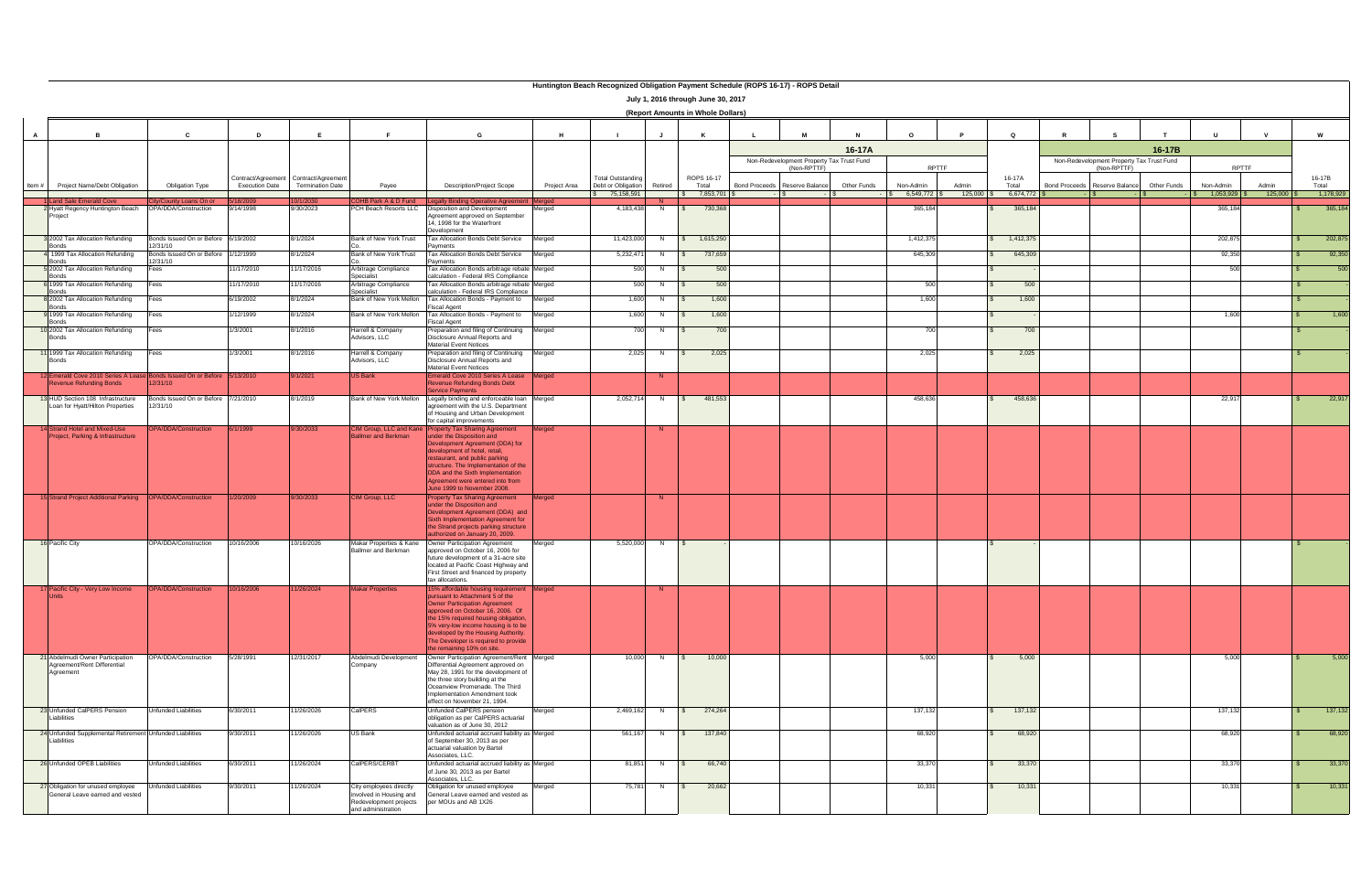### **Huntington Beach Recognized Obligation Payment Schedule (ROPS 16-17) - ROPS Detail**

 $\overline{\phantom{a}}$ 

| <b>Report Amounts in Whole Dollars)</b> |  |  |
|-----------------------------------------|--|--|

|              | <b>Huntington Beach Recognized Obligation Faynent Schedule (ROFS 10-17) - ROFS Betal</b><br>July 1, 2016 through June 30, 2017<br>(Report Amounts in Whole Dollars)                        |                                                 |                       |                                                                  |                                                                                                |                                                                                                                                                                                                                                                                                                                                              |                                 |                                                |                      |                         |  |                                                          |             |           |              |                 |                                                          |             |              |              |                 |
|--------------|--------------------------------------------------------------------------------------------------------------------------------------------------------------------------------------------|-------------------------------------------------|-----------------------|------------------------------------------------------------------|------------------------------------------------------------------------------------------------|----------------------------------------------------------------------------------------------------------------------------------------------------------------------------------------------------------------------------------------------------------------------------------------------------------------------------------------------|---------------------------------|------------------------------------------------|----------------------|-------------------------|--|----------------------------------------------------------|-------------|-----------|--------------|-----------------|----------------------------------------------------------|-------------|--------------|--------------|-----------------|
| $\mathsf{A}$ | <b>B</b>                                                                                                                                                                                   | C                                               | D                     | E                                                                | E                                                                                              | G                                                                                                                                                                                                                                                                                                                                            | H                               |                                                | <b>J</b>             | K                       |  | м                                                        |             | $\Omega$  |              | $\circ$         |                                                          |             | $\mathbf{u}$ |              | W               |
|              |                                                                                                                                                                                            |                                                 |                       |                                                                  |                                                                                                |                                                                                                                                                                                                                                                                                                                                              |                                 |                                                |                      |                         |  |                                                          | 16-17A      |           |              |                 |                                                          | 16-17B      |              |              |                 |
|              |                                                                                                                                                                                            |                                                 |                       |                                                                  |                                                                                                |                                                                                                                                                                                                                                                                                                                                              |                                 |                                                |                      |                         |  | Non-Redevelopment Property Tax Trust Fund<br>(Non-RPTTF) |             |           | RPTTF        |                 | Non-Redevelopment Property Tax Trust Fund<br>(Non-RPTTF) |             |              | RPTTF        |                 |
|              | Item # Project Name/Debt Obligation                                                                                                                                                        | <b>Obligation Type</b>                          | <b>Execution Date</b> | Contract/Agreement Contract/Agreement<br><b>Termination Date</b> | Payee                                                                                          | <b>Description/Project Scope</b>                                                                                                                                                                                                                                                                                                             | Project Area                    | <b>Total Outstanding</b><br>Debt or Obligation | Retired              | ROPS 16-17<br>Total     |  | Bond Proceeds Reserve Balance                            | Other Funds | Non-Admin | Admin        | 16-17A<br>Total | Bond Proceeds Reserve Balance                            | Other Funds | Non-Admin    | Admin        | 16-17B<br>Total |
|              | 29 Bella Terra Parking Infrastructure<br><b>Property Tax Sharing Agreement</b>                                                                                                             | <b>PA/DDA/Construction</b>                      | 0/2/2000              | /30/202                                                          |                                                                                                | Bella Terra Associates LLC Property Tax Sharing Agreement<br>required under the terms of the Owner<br><b>Participation Agreement (dated</b><br>10/2/2000) and Second<br>Implementation Agreement (dated<br>9/17/2007) for the development of the<br>Huntington Center (Bella Terra).<br>Includes legal requirements to enforce<br>obligation |                                 |                                                |                      |                         |  |                                                          |             |           |              |                 |                                                          |             |              |              |                 |
|              | 30 Bella Terra Phase II Property Tax  OPA/DDA/Construction<br>Sharing Agreement                                                                                                            |                                                 | 10/4/2010             | /1/2036                                                          | Kane Ballmer Berkman                                                                           | Bella Terra Villas, LLC and Agreement approved on October 4,<br>2010 for construction of a 467 mixed-<br>use unit project. Construction is<br>complete and financed by property tax<br>allocations. Includes legal<br>requirements to implement obligation.                                                                                  | Merged                          | 16,621,347                                     | N.                   | $\frac{1}{2}$ 1,103,009 |  |                                                          |             | 1,103,009 |              | 1,103,009       |                                                          |             |              |              |                 |
|              | 32 Operative Agreement for the<br>Huntington Beach Redevelopment<br>Project                                                                                                                | City/County Loans On or<br>Before 6/27/11       | 6/17/2002             | 10/1/2030                                                        | City of Huntington Beach                                                                       | Loan repayment for advance made on Southeast Coastal<br>capital projects in FY 2004/05                                                                                                                                                                                                                                                       |                                 | 283,211                                        | N                    | $\sqrt{S}$              |  |                                                          |             |           |              |                 |                                                          |             |              |              |                 |
|              | 39 Legal expenses for Successor<br>Agency compliance with AB 1x 26<br>and AB 1484 pursuant to Health<br>and Safety Code Section<br>34171(d)(1)(F)                                          | Legal                                           | 7/8/2012              | 7/8/2016                                                         | Kane Ballmer & Berkman                                                                         | Legal expenses to ensure Successor Merged and<br>Agency compliance with AB 1x 26 and Southeast Coastal<br>AB 1484                                                                                                                                                                                                                            |                                 | 100,000                                        | $N$ $S$              | 100,000                 |  |                                                          |             | 50,000    |              | 50,000          |                                                          |             | 50,000       |              | 50,000          |
|              | 40 Economic Analysis services related Professional Services<br>to Successor Agency compliance<br>with AB 1x 26 and AB 1484<br>pursuant to Health and Safety Code<br>Section 34171(d)(1)(F) |                                                 | 6/15/2010             | 9/30/2017                                                        | <b>Keyser Marston</b>                                                                          | Economic Analysis consulting<br>services to ensure Successor Agency Southeast Coastal<br>compliance with AB 1x 26 and AB<br>1484                                                                                                                                                                                                             | Merged and                      | 100,000                                        | N                    | 100,000<br>$\mathsf{S}$ |  |                                                          |             | 50,000    |              | 50,000          |                                                          |             | 50,000       |              | 50,000          |
|              | 41 Huntington Center Redevelopment City/County Loans On or<br>Plan development                                                                                                             | Before 6/27/11                                  | 6/9/2005              | 10/1/2030                                                        | <b>Successor Agency</b>                                                                        | Land and Right-of-way acquisition<br>costs connected with the Gothard-<br>Hoover Extension project and<br>development of a public storage<br>facility                                                                                                                                                                                        | Merged                          |                                                | - N                  |                         |  |                                                          |             |           |              |                 |                                                          |             |              |              |                 |
|              | 42 Main-Pier Redevelopment Project City/County Loans On or<br>Phase II                                                                                                                     | efore 6/27/11                                   | 3/10/2005             | 10/1/2030                                                        | <b>Successor Agency</b>                                                                        | Costs incurred to acquire land within Merged<br>the Main-Pier project area for Phase I<br>development projects                                                                                                                                                                                                                               |                                 |                                                | N.                   |                         |  |                                                          |             |           |              |                 |                                                          |             |              |              |                 |
|              | 43 Development of Downtown Main-<br>Pier project area                                                                                                                                      | City/County Loans On or<br>efore 6/27/11        | 6/4/1990              | 10/1/2030                                                        | <b>Successor Agency</b>                                                                        | Costs incurred to acquire land within Merged<br>he Main-Pier project area to<br>mplement the construction of parking<br>facilities within the Downtown Main-<br>Pier area                                                                                                                                                                    |                                 |                                                | - N                  |                         |  |                                                          |             |           |              |                 |                                                          |             |              |              |                 |
|              | 44 Third Block West<br>commercial/residential project                                                                                                                                      | City/County Loans On or<br>Before 6/27/11       | 3/18/2005             | 10/1/2030                                                        | <b>Successor Agency</b>                                                                        | elocation, property acquisition, and Merged<br>other project costs associated with<br>the Third Block West<br>Condominium/Retail/Office project in<br>the Main-Pier Redevelopment project                                                                                                                                                    |                                 |                                                | N.                   |                         |  |                                                          |             |           |              |                 |                                                          |             |              |              |                 |
|              | 45 Second Block Alley and Street<br><b>Improvement Project</b>                                                                                                                             | Bonds Issued On or Before 6/10/2005<br>12/31/10 |                       | 10/1/2030                                                        | <b>Successor Agency</b>                                                                        | Property acquisition cost associated<br>with the Second Block alley and street<br>mprovement project                                                                                                                                                                                                                                         | Merged                          |                                                | - N                  |                         |  |                                                          |             |           |              |                 |                                                          |             |              |              |                 |
|              | <b>46 Strand Project</b>                                                                                                                                                                   | City/County Loans On or<br>efore 6/27/11        | 3/18/2005             | 10/1/2030                                                        | <b>Successor Agency</b>                                                                        | Relocation costs paid to Wind and<br>Sea Surf Shop                                                                                                                                                                                                                                                                                           | Merged                          |                                                | N                    |                         |  |                                                          |             |           |              |                 |                                                          |             |              |              |                 |
|              | 47 Piersige Hotel/Retail/Parking<br><b>Structure Project</b>                                                                                                                               | ilwounty Loans On or<br>Before 6/27/11          | <b>PART /CL/CL</b>    | 10/1/ZU3U                                                        | iuccessor Agency                                                                               | Callon costs paid to Terry's the<br>Coffee Shop and First Interstate Bank                                                                                                                                                                                                                                                                    | ergea                           |                                                |                      |                         |  |                                                          |             |           |              |                 |                                                          |             |              |              |                 |
|              | 48 Waterfront Commercial Master Site City/County Loans On or                                                                                                                               | efore 6/27/11                                   | 3/1/1989              | 10/1/2030                                                        | <b>Successor Agency</b>                                                                        | Costs related to the relocation,<br>buyout, and demolition of Driftwood<br>and Pacific Mobile Home Parks<br>related to the Waterfront Commercial<br>Master Site Plan                                                                                                                                                                         | <b>Aerged</b>                   |                                                | N.                   |                         |  |                                                          |             |           |              |                 |                                                          |             |              |              |                 |
|              | 49 Strand Project                                                                                                                                                                          | City/County Loans On or<br>efore 6/27/11        | 10/19/1992            | 10/1/2030                                                        | <b>Successor Agency</b>                                                                        | Property acquisition costs associated Merged<br>vith the Strand Project                                                                                                                                                                                                                                                                      |                                 |                                                | N.                   |                         |  |                                                          |             |           |              |                 |                                                          |             |              |              |                 |
|              | 50 Enforcement of Successor Agency Admin Costs<br>dissolution compliance and<br>monitoring per AB 1X26 and<br>AB1484                                                                       |                                                 | 2/1/2012              | 1/26/2024                                                        | Successor Agency, Kane<br>Ballmer, Keyser Marston,<br>and Macias Gini &<br>O'Connell LLP et al | Successor Agency administrative<br>obligations relating to maintaining<br>payments on enforceable obligations<br>and other activities as required by AB<br>1X26                                                                                                                                                                              | Merged and<br>Southeast Coastal | 250,000                                        | N                    | 250,000<br>$\sqrt{5}$   |  |                                                          |             |           | $125,000$ \$ | 125,000         |                                                          |             |              | $125,000$ \$ | 125,000         |
|              | 51 Successor Agency Property<br>Maintenance Fencing                                                                                                                                        | <b>Property Dispositions</b>                    | 11/1/2010             | 11/26/2024                                                       | S & S Fencing, A1 Fence<br>Co., American Fence<br>Company                                      | Fencing to secure Successor Agency Merged<br>Property                                                                                                                                                                                                                                                                                        |                                 |                                                | $3,500$ N $\sqrt{5}$ | 3,500                   |  |                                                          |             | 1,750     |              | 1,750           |                                                          |             | 1,750        |              | 1,750           |
|              | 52 Successor Agency Property<br>Maintenance - weed control                                                                                                                                 | Property Maintenance                            | 1/1/2010              | 1/26/2024                                                        | TruGreen                                                                                       | As needed weed abatement for<br>Agency property                                                                                                                                                                                                                                                                                              | Aerged                          | 4,000                                          | N                    | 4,000<br>IS-            |  |                                                          |             | 2,000     |              | 2,000           |                                                          |             | 2,000        |              | 2,000           |
|              | 53 Emerald Cove 2010 Series A Lease Bonds Issued On or Before 5/30/2010<br><b>Revenue Refunding Bonds</b>                                                                                  | 12/31/10                                        |                       | 9/1/2021                                                         | <b>US Bank</b>                                                                                 | Emerald Cove 2010 Series A Lease<br>Revenue Refunding Bonds Debt<br>Service Payments                                                                                                                                                                                                                                                         | Merged                          |                                                | N                    |                         |  |                                                          |             |           |              |                 |                                                          |             |              |              |                 |
|              | 54 Pacific City - Very Low Income<br><b>Units</b>                                                                                                                                          | OPA/DDA/Construction                            | 10/16/2006            | 1/26/2024                                                        | Housing Authority                                                                              | Statutory housing obligation for<br>Pacific City Project                                                                                                                                                                                                                                                                                     | Merged                          | 6,500,000                                      | N.                   | $\mathbf{s}$            |  |                                                          |             |           |              |                 |                                                          |             |              |              |                 |
|              | 57 Bella Terra I Project Management                                                                                                                                                        | roject Management Costs                         | 2/1/2012              | 11/26/2024                                                       | <b>City of Huntington Beach</b>                                                                | Project management direct cost for<br><b>Diverseeing Bella Terra I</b>                                                                                                                                                                                                                                                                       | Merged                          |                                                | N                    |                         |  |                                                          |             |           |              |                 |                                                          |             |              |              |                 |
|              | 58 Bella Terra II Project Management                                                                                                                                                       | roject Management Costs 2/1/2012                |                       | 1/26/2024                                                        | <b>City of Huntington Beach</b>                                                                | Project management direct cost for<br><b>overseeing Bella Terra 2</b>                                                                                                                                                                                                                                                                        | Merged                          |                                                | N                    |                         |  |                                                          |             |           |              |                 |                                                          |             |              |              |                 |
|              | 59 CIM Project Management                                                                                                                                                                  | roject Management Costs 2/1/2012                |                       | 11/26/2024                                                       | <b>City of Huntington Beach</b>                                                                | Project management direct cost for<br>overseeing CIM                                                                                                                                                                                                                                                                                         | Merged                          |                                                | N.                   |                         |  |                                                          |             |           |              |                 |                                                          |             |              |              |                 |
|              | 60 Bella Terra I Financial Analysis                                                                                                                                                        | roject Management Costs 6/15/2010               |                       | 11/26/2024                                                       | <b>Keyser Marston</b>                                                                          | roject management direct cost for<br>inancial analysis - Bella Terra I                                                                                                                                                                                                                                                                       | Merged                          |                                                | N.                   |                         |  |                                                          |             |           |              |                 |                                                          |             |              |              |                 |
|              | 61 Bella Terra II Financial Analysis                                                                                                                                                       | roject Management Costs 6/15/2010               |                       | 1/26/2024                                                        | <b>Keyser Marston</b>                                                                          | Project management direct cost for<br>inancial analysis - Bella Terra II                                                                                                                                                                                                                                                                     | Merged                          |                                                | N,                   |                         |  |                                                          |             |           |              |                 |                                                          |             |              |              |                 |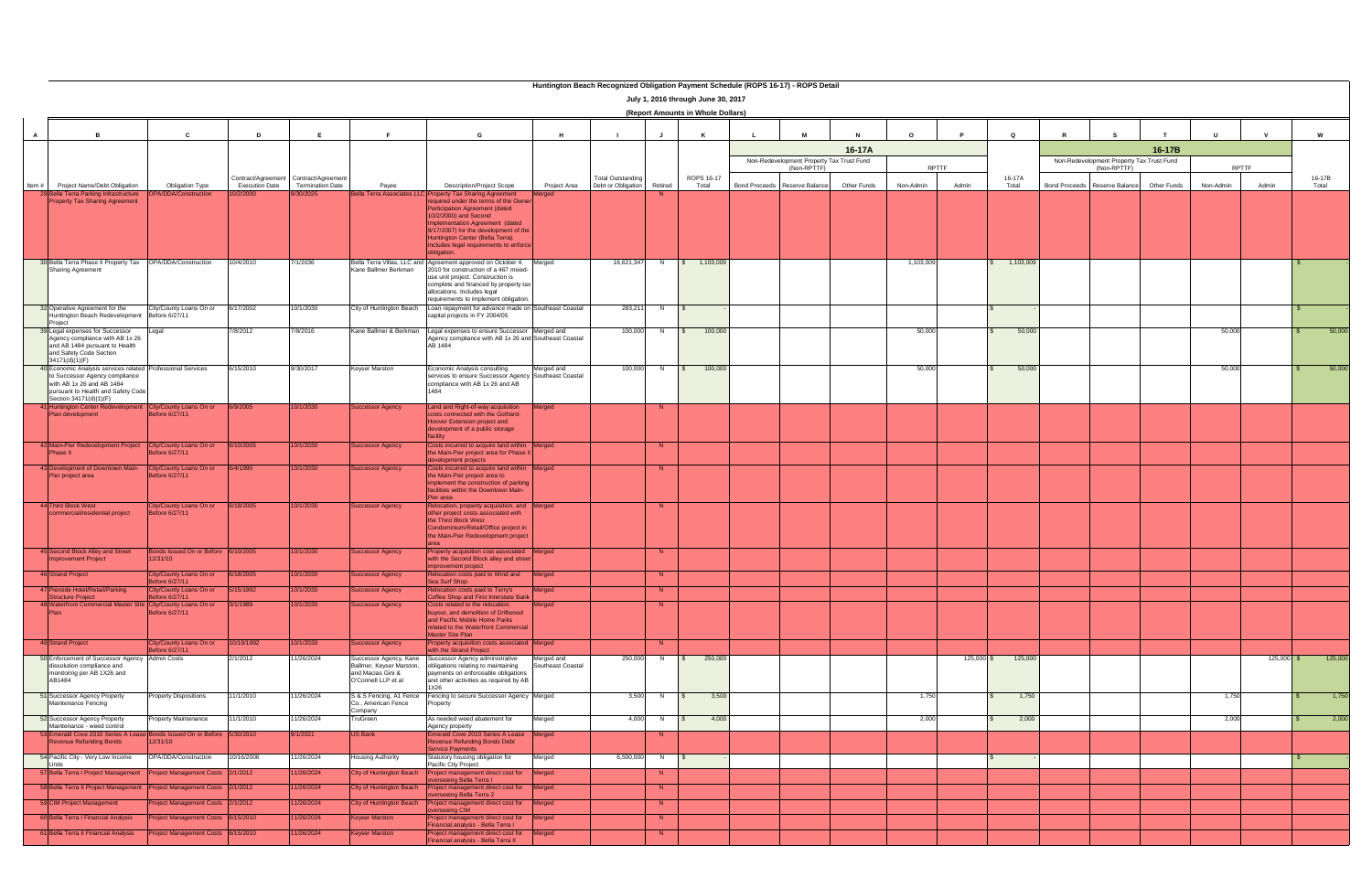|   | Huntington Beach Recognized Obligation Payment Schedule (ROPS 16-17) - ROPS Detail |                                      |                       |                                       |                                                  |                                                                              |              |                          |                        |                                    |                                                          |             |           |       |           |                                           |             |             |           |       |        |
|---|------------------------------------------------------------------------------------|--------------------------------------|-----------------------|---------------------------------------|--------------------------------------------------|------------------------------------------------------------------------------|--------------|--------------------------|------------------------|------------------------------------|----------------------------------------------------------|-------------|-----------|-------|-----------|-------------------------------------------|-------------|-------------|-----------|-------|--------|
|   |                                                                                    |                                      |                       |                                       |                                                  |                                                                              |              |                          |                        | July 1, 2016 through June 30, 2017 |                                                          |             |           |       |           |                                           |             |             |           |       |        |
|   |                                                                                    |                                      |                       |                                       |                                                  |                                                                              |              |                          |                        | (Report Amounts in Whole Dollars)  |                                                          |             |           |       |           |                                           |             |             |           |       |        |
|   |                                                                                    |                                      |                       |                                       |                                                  |                                                                              |              |                          |                        |                                    |                                                          |             |           |       |           |                                           |             |             |           |       |        |
| A |                                                                                    | $\mathbf{c}$                         | D                     | E                                     | E                                                | G                                                                            | H            |                          |                        | K                                  |                                                          |             | $\Omega$  |       | Q         |                                           |             |             |           |       | W      |
|   |                                                                                    |                                      |                       |                                       |                                                  |                                                                              |              |                          |                        |                                    |                                                          |             |           |       |           |                                           |             |             |           |       |        |
|   |                                                                                    |                                      |                       |                                       |                                                  |                                                                              |              |                          |                        |                                    |                                                          | 16-17A      |           |       |           |                                           |             | 16-17B      |           |       |        |
|   |                                                                                    |                                      |                       |                                       |                                                  |                                                                              |              |                          |                        |                                    | Non-Redevelopment Property Tax Trust Fund<br>(Non-RPTTF) |             |           | RPTTF |           | Non-Redevelopment Property Tax Trust Fund | (Non-RPTTF) |             | RPTTF     |       |        |
|   |                                                                                    |                                      |                       | Contract/Agreement Contract/Agreement |                                                  |                                                                              |              | <b>Total Outstanding</b> |                        | ROPS 16-17                         |                                                          |             |           |       | 16-17A    |                                           |             |             |           |       | 16-17B |
|   | Item # Project Name/Debt Obligation                                                | <b>Obligation Type</b>               | <b>Execution Date</b> | <b>Termination Date</b>               | Payee                                            | <b>Description/Project Scope</b>                                             | Project Area | Debt or Obligation       | Retired                | Total                              | Bond Proceeds Reserve Balance                            | Other Funds | Non-Admin | Admin | Total     | Bond Proceeds Reserve Balance             |             | Other Funds | Non-Admin | Admin | Total  |
|   | 62 CIM Financial Analysis                                                          | oject Management Costs               | 6/15/2010             | 1/26/2024                             | <b>Keyser Marston</b>                            | oject management direct cost for<br>ancial analysis - CIM                    |              |                          |                        |                                    |                                                          |             |           |       |           |                                           |             |             |           |       |        |
|   | 63 2002 Tax Allocation Refunding                                                   | onds Issued On or Before 6/19/2002   |                       | 3/1/2024                              | Bank of New York Trust                           | Amount needed to fund shortfall in                                           | Merged       |                          | N                      |                                    |                                                          |             |           |       |           |                                           |             |             |           |       |        |
|   | Bonds<br>64 Successor Agency Financial                                             | 2/31/10<br><b>Dissolution Audits</b> | 11/4/2013             | 11/4/2016                             | Vavrinek, Trine & Day Co                         | oond reserve account<br>Statutorily required annual financial                | Merged       | 10,000                   | N                      | 10,000                             |                                                          |             |           |       |           |                                           |             |             | 10,000    |       | 10,000 |
|   | Statement Audit                                                                    |                                      |                       |                                       |                                                  | tatement audit of Successor Agency                                           |              |                          |                        | $\mathbb{S}$                       |                                                          |             |           |       |           |                                           |             |             |           |       |        |
|   | 66 Housing Authority Administrative                                                | <b>Admin Costs</b>                   | 2/18/2014             | 11/26/2024                            | <b>Housing Authority</b>                         | <b>Housing Entity Administrative Cost</b>                                    | Merged       |                          | N                      |                                    |                                                          |             |           |       |           |                                           |             |             |           |       |        |
|   | <b>Cost Allowance</b>                                                              |                                      |                       |                                       |                                                  | llowance per AP 471                                                          |              |                          |                        |                                    |                                                          |             |           |       |           |                                           |             |             |           |       |        |
|   | 69 Strand Hotel and Mixed-Use<br>Project, Parking & Infrastructure                 | PA/DDA/Construction                  | 6/1/1999              | 9/30/2033                             | CIM Group, LLC and Kane                          | <b>Property Tax Sharing Agreement</b><br>under the Disposition and           | veraec       |                          | N.                     |                                    |                                                          |             |           |       |           |                                           |             |             |           |       |        |
|   |                                                                                    |                                      |                       |                                       | allmer and Berkman                               | Development Agreement (DDA) for                                              |              |                          |                        |                                    |                                                          |             |           |       |           |                                           |             |             |           |       |        |
|   |                                                                                    |                                      |                       |                                       |                                                  | development of hotel, retail,                                                |              |                          |                        |                                    |                                                          |             |           |       |           |                                           |             |             |           |       |        |
|   |                                                                                    |                                      |                       |                                       |                                                  | estaurant, and public parking<br>structure. The Implementation of the        |              |                          |                        |                                    |                                                          |             |           |       |           |                                           |             |             |           |       |        |
|   |                                                                                    |                                      |                       |                                       |                                                  | DDA and the Sixth Implementation                                             |              |                          |                        |                                    |                                                          |             |           |       |           |                                           |             |             |           |       |        |
|   |                                                                                    |                                      |                       |                                       |                                                  | Agreement were entered into from<br>June 1999 to November 2008.              |              |                          |                        |                                    |                                                          |             |           |       |           |                                           |             |             |           |       |        |
|   | 70 Bella Terra Parking Infrastructure                                              | <b>PA/DDA/Construction</b>           | 10/2/2000             | 9/30/2025                             | ella Terra Associates LL                         | <b>Property Tax Sharing Agreement</b>                                        |              |                          |                        |                                    |                                                          |             |           |       |           |                                           |             |             |           |       |        |
|   | <b>Property Tax Sharing Agreement</b>                                              |                                      |                       |                                       |                                                  | equired under the terms of the Owne                                          |              |                          |                        |                                    |                                                          |             |           |       |           |                                           |             |             |           |       |        |
|   |                                                                                    |                                      |                       |                                       |                                                  | Participation Agreement (dated<br>10/2/2000) and Second                      |              |                          |                        |                                    |                                                          |             |           |       |           |                                           |             |             |           |       |        |
|   |                                                                                    |                                      |                       |                                       |                                                  | mplementation Agreement (dated                                               |              |                          |                        |                                    |                                                          |             |           |       |           |                                           |             |             |           |       |        |
|   |                                                                                    |                                      |                       |                                       |                                                  | 9/17/2007) for the development of the<br>Huntington Center (Bella Terra).    |              |                          |                        |                                    |                                                          |             |           |       |           |                                           |             |             |           |       |        |
|   |                                                                                    |                                      |                       |                                       |                                                  | ncludes legal requirements to enforce                                        |              |                          |                        |                                    |                                                          |             |           |       |           |                                           |             |             |           |       |        |
|   |                                                                                    | <b>Admin Costs</b>                   |                       |                                       |                                                  | bligation.                                                                   |              |                          |                        |                                    |                                                          |             |           |       |           |                                           |             |             |           |       |        |
|   | 71 Housing Authority Administrative<br><b>Cost Allowance</b>                       |                                      | 2/18/2014             | 11/26/2024                            | lousing Authority                                | Housing Entity Administrative Cost<br>Allowance per AP 471                   | Merged       |                          | N.                     |                                    |                                                          |             |           |       |           |                                           |             |             |           |       |        |
|   | 72 Strand Hotel and Mixed-Use                                                      | OPA/DDA/Construction                 | 6/1/1999              | 9/30/2033                             | <b>Cypress Equities CAPREI</b><br>Strand TRS LLC | Property Tax Sharing Agreement<br>under the Disposition and                  | Merged       | 6,543,067                | N                      | 677,904                            |                                                          |             | 677,904   |       | 677,904   |                                           |             |             |           |       |        |
|   | Project, Parking & Infrastructure                                                  |                                      |                       |                                       |                                                  | Development Agreement (DDA) for                                              |              |                          |                        |                                    |                                                          |             |           |       |           |                                           |             |             |           |       |        |
|   |                                                                                    |                                      |                       |                                       |                                                  | development of hotel, retail,                                                |              |                          |                        |                                    |                                                          |             |           |       |           |                                           |             |             |           |       |        |
|   |                                                                                    |                                      |                       |                                       |                                                  | restaurant, and public parking<br>structure. The Implementation of the       |              |                          |                        |                                    |                                                          |             |           |       |           |                                           |             |             |           |       |        |
|   |                                                                                    |                                      |                       |                                       |                                                  | DDA and the Sixth Implementation                                             |              |                          |                        |                                    |                                                          |             |           |       |           |                                           |             |             |           |       |        |
|   |                                                                                    |                                      |                       |                                       |                                                  | Agreement were entered into from<br>June 1999 to November 2008.              |              |                          |                        |                                    |                                                          |             |           |       |           |                                           |             |             |           |       |        |
|   | 73 Strand Project Additional Parking                                               | OPA/DDA/Construction                 | 1/20/2009             | 9/30/1933                             | <b>Cypress Equities CAPREF</b>                   | Property Tax Sharing Agreement                                               | Merged       | 406,266                  | N                      | 49,576<br>$\sqrt{s}$               |                                                          |             | 49,576    |       | 49,576    |                                           |             |             |           |       |        |
|   |                                                                                    |                                      |                       |                                       | Strand TRS LLC                                   | under the Disposition and                                                    |              |                          |                        |                                    |                                                          |             |           |       |           |                                           |             |             |           |       |        |
|   |                                                                                    |                                      |                       |                                       |                                                  | Development Agreement (DDA) and<br>Sixth Implementation Agreement for        |              |                          |                        |                                    |                                                          |             |           |       |           |                                           |             |             |           |       |        |
|   |                                                                                    |                                      |                       |                                       |                                                  | the Strand projects parking structure                                        |              |                          |                        |                                    |                                                          |             |           |       |           |                                           |             |             |           |       |        |
|   | 74 Bella Terra Parking Infrastructure                                              | OPA/DDA/Construction                 |                       | 9/30/2025                             | Bella Terra Associates LLO                       | authorized on January 20, 2009.<br>Property Tax Sharing Agreement            |              | 12,566,577               | N                      | $\frac{1}{2}$ 1,320,337            |                                                          |             | 1,320,337 |       | 1,320,337 |                                           |             |             |           |       |        |
|   | Property Tax Sharing Agreement                                                     |                                      | 10/2/2000             |                                       | and Keyser Marston                               | required under the terms of the Owner                                        | Merged       |                          |                        |                                    |                                                          |             |           |       |           |                                           |             |             |           |       |        |
|   |                                                                                    |                                      |                       |                                       |                                                  | Participation Agreement (dated<br>10/2/2000) and Second                      |              |                          |                        |                                    |                                                          |             |           |       |           |                                           |             |             |           |       |        |
|   |                                                                                    |                                      |                       |                                       |                                                  | Implementation Agreement (dated                                              |              |                          |                        |                                    |                                                          |             |           |       |           |                                           |             |             |           |       |        |
|   |                                                                                    |                                      |                       |                                       |                                                  | 9/17/2007) for the development of the                                        |              |                          |                        |                                    |                                                          |             |           |       |           |                                           |             |             |           |       |        |
|   |                                                                                    |                                      |                       |                                       |                                                  | Huntington Center (Bella Terra).<br>Includes legal requirements to enforce   |              |                          |                        |                                    |                                                          |             |           |       |           |                                           |             |             |           |       |        |
|   |                                                                                    |                                      |                       |                                       |                                                  | obligation.                                                                  |              |                          |                        |                                    |                                                          |             |           |       |           |                                           |             |             |           |       |        |
|   | 75 Waterfront Hyatt Regency Hotel<br>(Parcel 5), Watefront Hilton                  | Project Management Costs 2/17/1909   |                       | 9/30/2033                             | City of Huntington Beach                         | Project Management Costs for City                                            | Merged       | 45,549                   | N                      | 45,549<br>$\sqrt{S}$               |                                                          |             | 45,549    |       | 45,549    |                                           |             |             |           |       |        |
|   | Hotel/Parcel C (Parcel 6 and 7)                                                    |                                      |                       |                                       |                                                  | Manager (50 hours), Assistant City<br>Manager (40 hours), Deputy Director    |              |                          |                        |                                    |                                                          |             |           |       |           |                                           |             |             |           |       |        |
|   |                                                                                    |                                      |                       |                                       |                                                  | of the Office of Business                                                    |              |                          |                        |                                    |                                                          |             |           |       |           |                                           |             |             |           |       |        |
|   |                                                                                    |                                      |                       |                                       |                                                  | Development (176 hours), Director of<br>Finance (25 hours) City Attorney (30 |              |                          |                        |                                    |                                                          |             |           |       |           |                                           |             |             |           |       |        |
|   |                                                                                    |                                      |                       |                                       |                                                  | hours), Chief Assistant City Attorney                                        |              |                          |                        |                                    |                                                          |             |           |       |           |                                           |             |             |           |       |        |
|   |                                                                                    |                                      |                       |                                       |                                                  | (20 hours), and Project Manager (35<br>hours) to negotiate terms for the     |              |                          |                        |                                    |                                                          |             |           |       |           |                                           |             |             |           |       |        |
|   |                                                                                    |                                      |                       |                                       |                                                  | disposition of Successor Agency                                              |              |                          |                        |                                    |                                                          |             |           |       |           |                                           |             |             |           |       |        |
|   |                                                                                    |                                      |                       |                                       |                                                  | property under the LRPMP and draft<br>various documents including            |              |                          |                        |                                    |                                                          |             |           |       |           |                                           |             |             |           |       |        |
|   |                                                                                    |                                      |                       |                                       |                                                  | Purchase and Sale Agreement                                                  |              |                          |                        |                                    |                                                          |             |           |       |           |                                           |             |             |           |       |        |
|   | 76 Waterfront Hyatt Regency Hotel                                                  | roject Management Costs 12/1/2015    |                       | 9/30/2016                             | <b>HB Staffing</b>                               | Project Management Costs for                                                 | Merged       |                          | 12,025 N $\frac{1}{3}$ | 12,025                             |                                                          |             | 12,025    |       | 12,025    |                                           |             |             |           |       |        |
|   | (Parcel 5), Watefront Hilton<br>Hotel/Parcel C (Parcel 6 and 7)                    |                                      |                       |                                       |                                                  | Consultant to draft documents for the<br>disposition of Successor Agency     |              |                          |                        |                                    |                                                          |             |           |       |           |                                           |             |             |           |       |        |
|   |                                                                                    |                                      |                       |                                       |                                                  | property under the LRPMP and                                                 |              |                          |                        |                                    |                                                          |             |           |       |           |                                           |             |             |           |       |        |
|   |                                                                                    | roject Management Costs 7/8/2012     |                       | 7/8/2016                              | Kane Ballmer & Berkman                           | prepare draft documents<br>Legal Costs for outside counsel to                | Merged       |                          | 9,400 N                | 9,400<br>$\sqrt{S}$                |                                                          |             | 9,400     |       | 9,400     |                                           |             |             |           |       |        |
|   | 77 Waterfront Hyatt Regency Hotel<br>(Parcel 5), Watefront Hilton                  |                                      |                       |                                       |                                                  | negotiate terms for the disposition of                                       |              |                          |                        |                                    |                                                          |             |           |       |           |                                           |             |             |           |       |        |
|   | Hotel/Parcel C (Parcel 6 and 7)                                                    |                                      |                       |                                       |                                                  | Successor Agency property under the                                          |              |                          |                        |                                    |                                                          |             |           |       |           |                                           |             |             |           |       |        |
|   |                                                                                    |                                      |                       |                                       |                                                  | LRPMP and draft various documents<br>including Purchase and Sale             |              |                          |                        |                                    |                                                          |             |           |       |           |                                           |             |             |           |       |        |
|   |                                                                                    |                                      |                       |                                       |                                                  | Agreement                                                                    |              |                          |                        |                                    |                                                          |             |           |       |           |                                           |             |             |           |       |        |
|   | 78 Waterfront Hyatt Regency Hotel<br>(Parcel 5), Watefront Hilton                  | roject Management Costs 6/15/2010    |                       | 9/30/2017                             | <b>Keyser Marston</b>                            | Economic Analysis services to<br>prepare financial analysis to negotiate     | Merged       |                          | 87,140 N \$            | 87,140                             |                                                          |             | 87,140    |       | 87,140    |                                           |             |             |           |       |        |
|   | Hotel/Parcel C (Parcel 6 and 7)                                                    |                                      |                       |                                       |                                                  | terms for the disposition of Successor                                       |              |                          |                        |                                    |                                                          |             |           |       |           |                                           |             |             |           |       |        |
|   |                                                                                    |                                      |                       |                                       |                                                  | Agency property under the LRPMP                                              |              |                          |                        |                                    |                                                          |             |           |       |           |                                           |             |             |           |       |        |
|   |                                                                                    |                                      |                       |                                       |                                                  |                                                                              |              |                          |                        |                                    |                                                          |             |           |       |           |                                           |             |             |           |       |        |
|   |                                                                                    |                                      |                       |                                       |                                                  |                                                                              |              |                          | N \$<br>$N$ \$         |                                    |                                                          |             |           |       |           |                                           |             |             |           |       |        |
|   |                                                                                    |                                      |                       |                                       |                                                  |                                                                              |              |                          | $N$ $S$                |                                    |                                                          |             |           |       |           |                                           |             |             |           |       |        |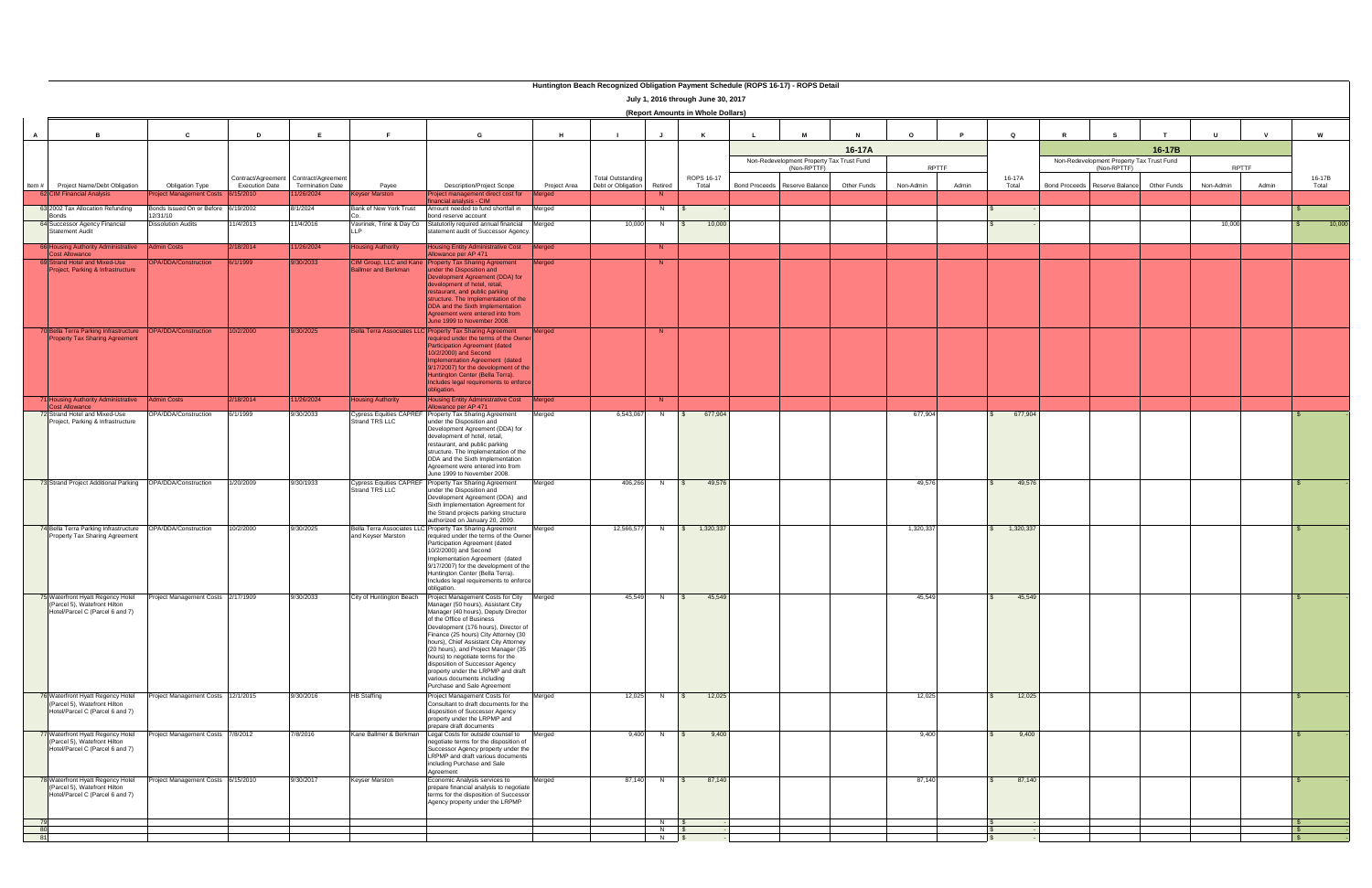|   | Pursuant to Health and Safety Code section 34177 (I), Redevelopment Property Tax Trust Fund (RPTTF) may be listed as a source of payment on the ROPS, but only to the extent no other funding source is available<br>or when payment from property tax revenues is required by an enforceable obligation. For tips on how to complete the Report of Cash Balances Form, see CASH BALANCE TIPS SHEET |                              |                                      |                               |                                      |                           |                |                                                                                                                                   |  |  |  |
|---|-----------------------------------------------------------------------------------------------------------------------------------------------------------------------------------------------------------------------------------------------------------------------------------------------------------------------------------------------------------------------------------------------------|------------------------------|--------------------------------------|-------------------------------|--------------------------------------|---------------------------|----------------|-----------------------------------------------------------------------------------------------------------------------------------|--|--|--|
| A | B                                                                                                                                                                                                                                                                                                                                                                                                   | C                            | D                                    | E.                            | F.                                   | G                         | H              |                                                                                                                                   |  |  |  |
|   |                                                                                                                                                                                                                                                                                                                                                                                                     |                              |                                      | <b>Fund Sources</b>           |                                      |                           |                |                                                                                                                                   |  |  |  |
|   |                                                                                                                                                                                                                                                                                                                                                                                                     |                              | <b>Bond Proceeds</b>                 |                               | <b>Reserve Balance</b>               | Other                     | <b>RPTTF</b>   |                                                                                                                                   |  |  |  |
|   |                                                                                                                                                                                                                                                                                                                                                                                                     |                              |                                      | Prior ROPS<br>period balances | Prior ROPS<br><b>RPTTF</b>           |                           |                |                                                                                                                                   |  |  |  |
|   |                                                                                                                                                                                                                                                                                                                                                                                                     | Bonds issued on<br>or before |                                      | and DDR RPTTF                 | distributed as<br>reserve for future | Rent,                     | Non-Admin      |                                                                                                                                   |  |  |  |
|   | <b>Cash Balance Information by ROPS Period</b>                                                                                                                                                                                                                                                                                                                                                      | 12/31/10                     | Bonds issued on<br>or after 01/01/11 | balances<br>retained          | period(s)                            | grants,<br>interest, etc. | and<br>Admin   | <b>Comments</b>                                                                                                                   |  |  |  |
|   | ROPS 15-16A Actuals (07/01/15 - 12/31/15)                                                                                                                                                                                                                                                                                                                                                           |                              |                                      |                               |                                      |                           |                |                                                                                                                                   |  |  |  |
|   | 1 Beginning Available Cash Balance (Actual 07/01/15)                                                                                                                                                                                                                                                                                                                                                |                              |                                      |                               | 2,767,750                            | 414,555                   | 36,180         |                                                                                                                                   |  |  |  |
|   | 2 Revenue/Income (Actual 12/31/15)                                                                                                                                                                                                                                                                                                                                                                  |                              |                                      |                               |                                      |                           |                |                                                                                                                                   |  |  |  |
|   | RPTTF amounts should tie to the ROPS 15-16A distribution from the                                                                                                                                                                                                                                                                                                                                   |                              |                                      |                               |                                      |                           |                |                                                                                                                                   |  |  |  |
|   | County Auditor-Controller during June 2015                                                                                                                                                                                                                                                                                                                                                          |                              |                                      |                               |                                      | 390,073                   | 4,068,883      |                                                                                                                                   |  |  |  |
|   | 3 Expenditures for ROPS 15-16A Enforceable Obligations (Actual<br>12/31/15                                                                                                                                                                                                                                                                                                                          |                              |                                      |                               |                                      |                           |                |                                                                                                                                   |  |  |  |
|   |                                                                                                                                                                                                                                                                                                                                                                                                     |                              |                                      |                               | 2,767,750                            | 375,000                   | 4,067,482      |                                                                                                                                   |  |  |  |
|   | 4   Retention of Available Cash Balance (Actual 12/31/15)<br>RPTTF amount retained should only include the amounts distributed as<br>reserve for future period(s)                                                                                                                                                                                                                                   |                              |                                      |                               |                                      |                           |                |                                                                                                                                   |  |  |  |
|   | 5   ROPS 15-16A RPTTF Balances Remaining                                                                                                                                                                                                                                                                                                                                                            |                              |                                      | No entry required             |                                      |                           |                |                                                                                                                                   |  |  |  |
| 6 | <b>Ending Actual Available Cash Balance</b>                                                                                                                                                                                                                                                                                                                                                         |                              |                                      |                               |                                      |                           |                |                                                                                                                                   |  |  |  |
|   | C to G = $(1 + 2 - 3 - 4)$ , H = $(1 + 2 - 3 - 4 - 5)$                                                                                                                                                                                                                                                                                                                                              |                              |                                      |                               |                                      | 429,628<br>S.             | 37,581<br>- \$ |                                                                                                                                   |  |  |  |
|   | ROPS 15-16B Estimate (01/01/16 - 06/30/16)                                                                                                                                                                                                                                                                                                                                                          |                              |                                      |                               |                                      |                           |                |                                                                                                                                   |  |  |  |
|   | 7 Beginning Available Cash Balance (Actual 01/01/16)<br>$(C, D, E, G = 4 + 6, F = H4 + F4 + F6, and H = 5 + 6)$                                                                                                                                                                                                                                                                                     | $\blacksquare$               | $\sqrt[6]{2}$                        | $\sqrt{3}$                    | - \$                                 | 429,628<br>S.             | - \$<br>37,581 |                                                                                                                                   |  |  |  |
|   | 8  Revenue/Income (Estimate 06/30/16)<br>RPTTF amounts should tie to the ROPS 15-16B distribution from the<br>County Auditor-Controller during January 2016                                                                                                                                                                                                                                         |                              |                                      |                               |                                      | 5,000                     |                | Decrease in Other Revenue is due to the planned<br>sale of the Waterfront property and related loss of<br>3,961,952 lease income. |  |  |  |
| 9 | Expenditures for ROPS 15-16B Enforceable Obligations (Estimate<br>06/30/16)                                                                                                                                                                                                                                                                                                                         |                              |                                      |                               |                                      | 200,000                   | 3,999,533      |                                                                                                                                   |  |  |  |
|   | 10 Retention of Available Cash Balance (Estimate 06/30/16)<br>RPTTF amount retained should only include the amounts distributed as<br>reserve for future period(s)                                                                                                                                                                                                                                  |                              |                                      |                               |                                      |                           |                |                                                                                                                                   |  |  |  |
|   | 11 Ending Estimated Available Cash Balance (7 + 8 - 9 -10)                                                                                                                                                                                                                                                                                                                                          | \$<br>$\blacksquare$         | \$                                   | 15                            | \$                                   | $-$ \$ 234,628 \$         |                |                                                                                                                                   |  |  |  |

## **Huntington Beach Recognized Obligation Payment Schedule (ROPS 16-17) - Report of Cash Balances (Report Amounts in Whole Dollars)**